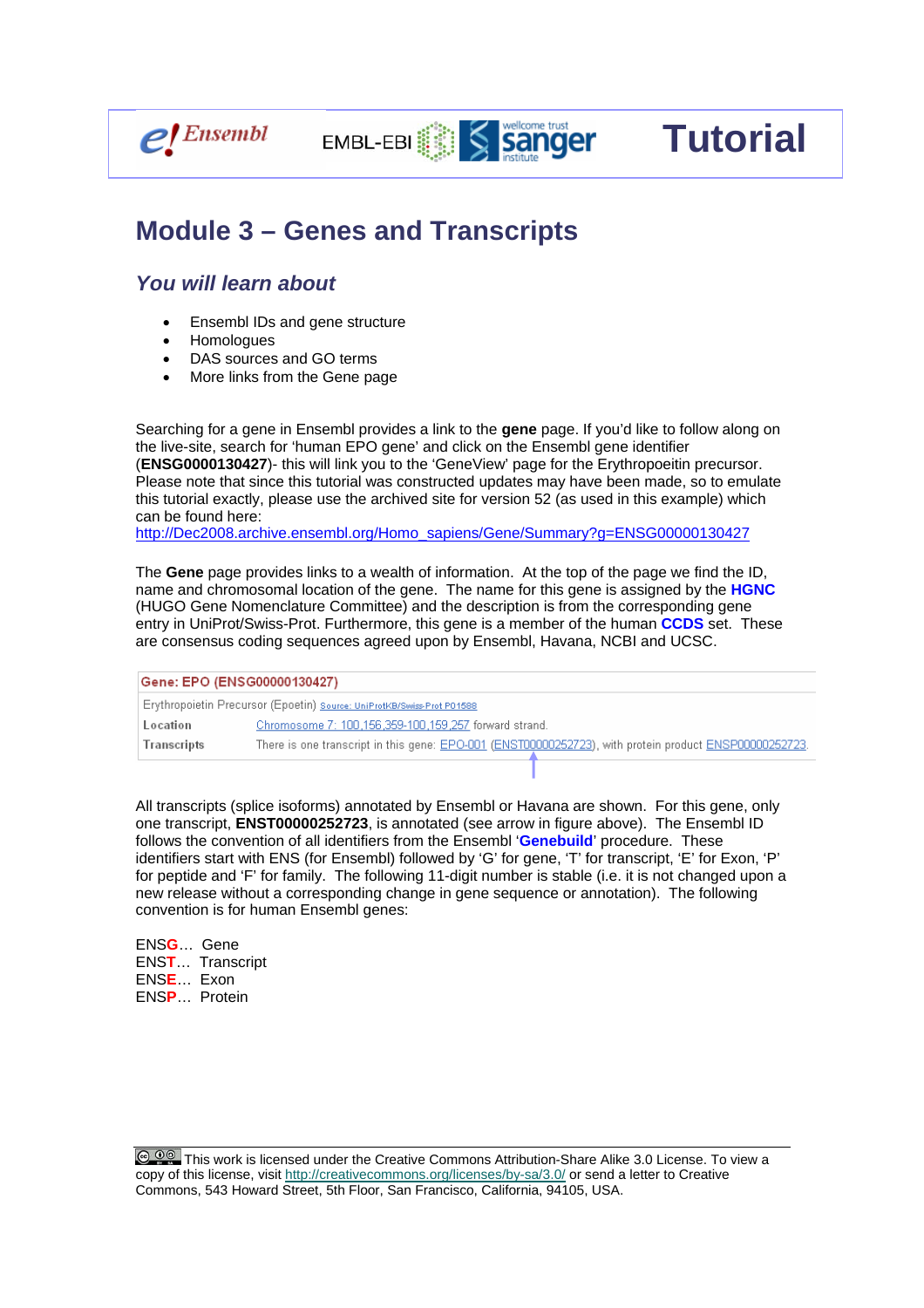

For species other than human, a three-letter sequence follows 'ENS'. For example, a mouse (*Mus musculus*) gene will be named 'ENSMUSG…' following this convention.

ENS**MUSG**… Mouse Gene ENS**MUST**… Mouse Transcript ENS**MUSE**… Mouse Exon ENS**MUSP**… Mouse Protein

Further down the **gene** page, the gene structure is drawn for each transcript. The gene structure is as follows: exons are represented by boxes, and lines connecting the boxes are introns. Filled boxes reflect coding sequence, unfilled boxes reflect UTRs (UnTranslated Regions).



An Ensembl gene may have multiple transcripts reflecting alternative splicing, in this case the EPO gene only shows one transcript in Ensembl.

|                     | 22.90 Kb                         |             |                                                                                                                                                                                                                                                   |                                                      |             | Forward strand |
|---------------------|----------------------------------|-------------|---------------------------------------------------------------------------------------------------------------------------------------------------------------------------------------------------------------------------------------------------|------------------------------------------------------|-------------|----------------|
|                     | 100,148,000                      | 100.152.000 | 100.156.000                                                                                                                                                                                                                                       | 100.160.000                                          | 100,164,000 | 100,168.0      |
| Ensembl/Havana gene |                                  |             | dan mengenakan kalendar pada tahun 1980.<br>Pada tahun 1980 mengenai kalendar dalam kalendar dalam kalendar dalam kalendar dalam kalendar dalam pada tahun<br>Pada tahun 1980 menjadi kalendar pada tahun 1980 menjadi kalendar pada<br>EPO-001 > | Known protein coding Ensembl/Havana merge transcript |             |                |
| Contigs             |                                  |             | AC009488.5.1.98876 >                                                                                                                                                                                                                              |                                                      |             |                |
|                     | 100,148,000<br>$-$ Reversestrand | 100.152.000 | 100.156.000<br>– 22.90 Kb                                                                                                                                                                                                                         | 100.160.000                                          | 100,164,000 | 100,168.0      |

The transcript is displayed on top of the blue bar (the genomic assembly) as it is on the forward strand of the chromosome.

In another case, multiple transcripts are shown for the human **GRHL2** gene. In this example, three transcripts of varying lengths are found above the genome. Transcripts that have overlapping coding sequence are grouped under the same gene name and ID.



Click on any transcript for links back to the Gene page, or for more information about the transcript, such as the corresponding protein. These transcripts are clickable in every page of Ensembl.

The EPO transcript shown above and the GRHL2 transcripts in the second figure are listed as 'known protein coding' genes. When a transcript matches back to a known identifier in a public database such as UniProtKB or NCBI RefSeq, it is assigned a 'known status'. A 'novel'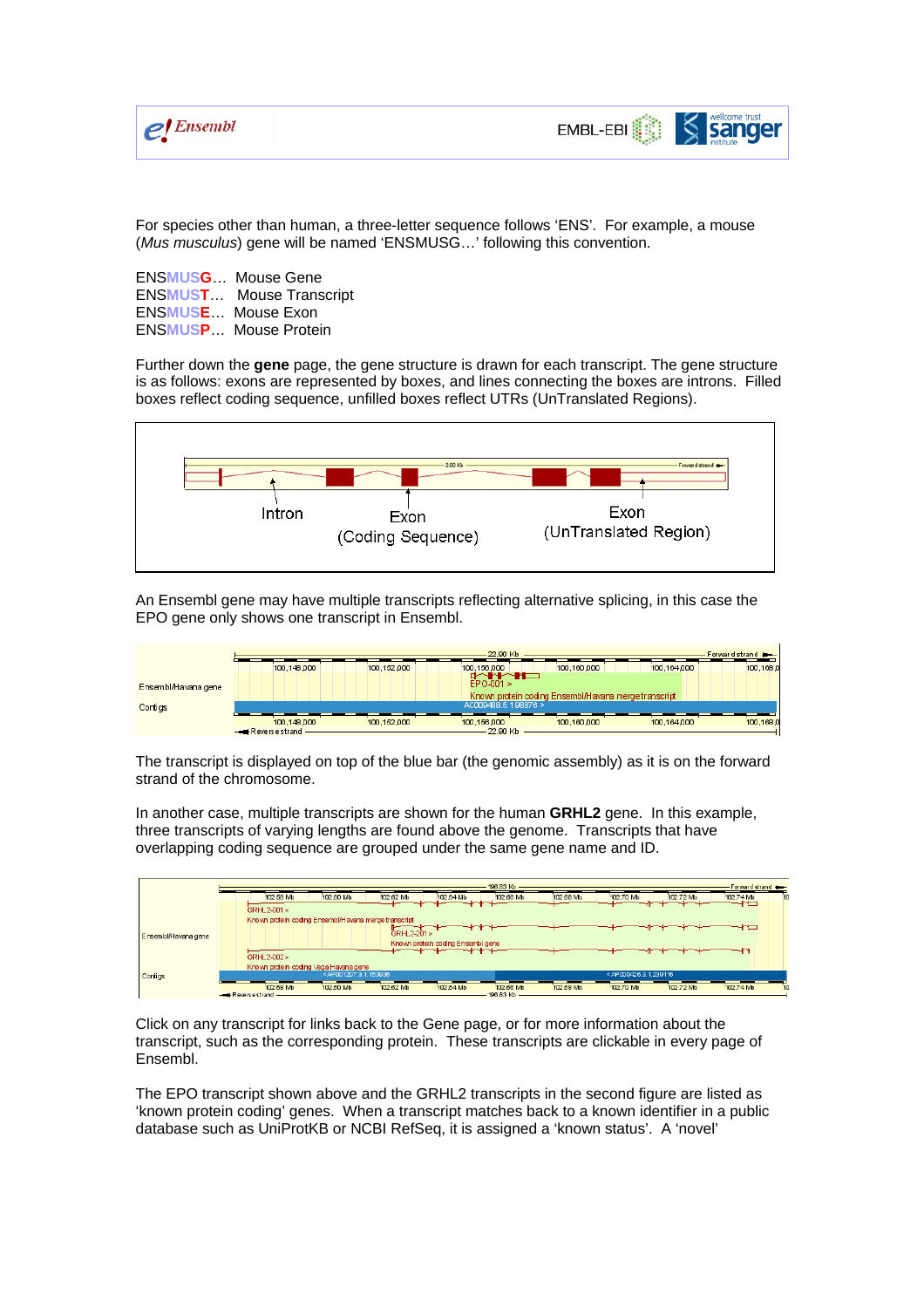



transcript, which we do not see in these examples, would not match back to a record in UniProt or NCBI RefSeq for the same species (rather, a different species).

 A 'Vega/Havana' transcript has been imported from the manual curators at the Wellcome Trust Sanger Institute. An Ensembl/Havana merge indicates the exact same coding sequence was determined by the Ensembl annotation pipeline and the Havana manual curators. These are high quality transcripts, as two projects relying on mRNA and protein in scientific databases independently find the same transcript.

In these examples, EPO has an Ensembl/Havana merge. This is also indicated in the 'Prediction method' above the transcript diagram. GRHL2 has a merged transcript, an Ensembl transcript and a Vega/Havana transcript. All three are displayed in Ensembl pages.

Click the 'help' icon on the Gene summary page for more about gene annotation in Ensembl.

Gene summary help

Or, read more about the gene annotation process here:

http://www.ensembl.org/info/docs/genebuild/index.html

Let's explore some of the links from the **gene summary** page. Click on '**Supporting evidence**' to see mRNA and proteins underlying the Ensembl transcript. For EPO, the support comes from a CCDS sequence and also an NCBI RefSeq protein (NP\_000790). Click on these IDs to learn more about the underlying evidence. Or, click on the features under 'Exon Support' at the right of the page, for more proteins and mRNAs that align to part of this Ensembl transcript. This is a good place to start if you have the question, 'where did this isoform come from?'

Now back to more links from **gene summary**. Click on '**Sequence**' at the left.

THIS STYLE: Location of ENSG00000130427 exons **THIS STYLE:** Location of Ensembl exons >chromosome: NCBI36:7:100155759:100159857:1 TTTGCAGAGTACTAGACGGTGAGGAGTGAGGTGGGGAGGAAGAACCCCAAATTTCTTGCC  ${\tt CTATTTGCCCCATCAIATTCCTCAACATGGTCAACATTGTTTCTAGAACATGTCCTGGG}$ ATTGTGGGAAAGGAAACCACTCATTTGCCCCTCCCTAAAGCTTCTGGGCTTCCAGACCCA GCTACTTTGCGGAACTCAGCAACCCAGGCATCTCTGAGTCTCCGCCCAAGACCGGGATGC CCCCCAGGGGAGGTGTCCGGGAGCCCAGCCTTTCCCAGATAGCACGCTCCGCCAGTCCCA arianonosainaanonoaaainnoaanonomoomninaanonaianoaraaai ACCCACACGCACGTCTGCAGCAGCCCCGCTCACGCCCCGGCGAGCCTCAACCCAGGCGTC  ${\tt CTCCCCCTGCTCTGACCCCGGGTGGCCCCTACCCCTGGCGACCCCCTCACGGCACACAGCCT$ CTCCCCCACCCCACCCGCGCACGCACACATGCAGATAACAGCCCCGACCCCGGCCAGA GCCGCAGAGTCCCTGGGCCACCCCGGCCGCTCGCTGCGCTGCGCCGCACCGCGCTGTCCT  ${\tt CCCGGAGCCGGAGCGGGGCACCGCCCGCCTCTGCTCCGACACCGCGCCCCTGGACAG}$ GCCCCCGGTGTGGTCACCCGGCGCGCCCCAGGTCGCTGAGGGACCCCGGCCAGGCGCGGA GATGGGGGTGCACGGTGAGTACTCGCGGGCTGGGCGCTCCCGCCCCCCCGGGTCCCTGTT TGAGCGGGGATTTAGCGCCCCGGCTATTGGCCAGGAGGTGGCTGGGTTCAAGGACCGGCG

The genomic sequence in the region of the EPO gene is shown, with any exons highlighted. The sequence is in FASTA format. Let's look more closely at the FASTA header:

**>chromosome:NCBI36:7:100155759:100159857:1**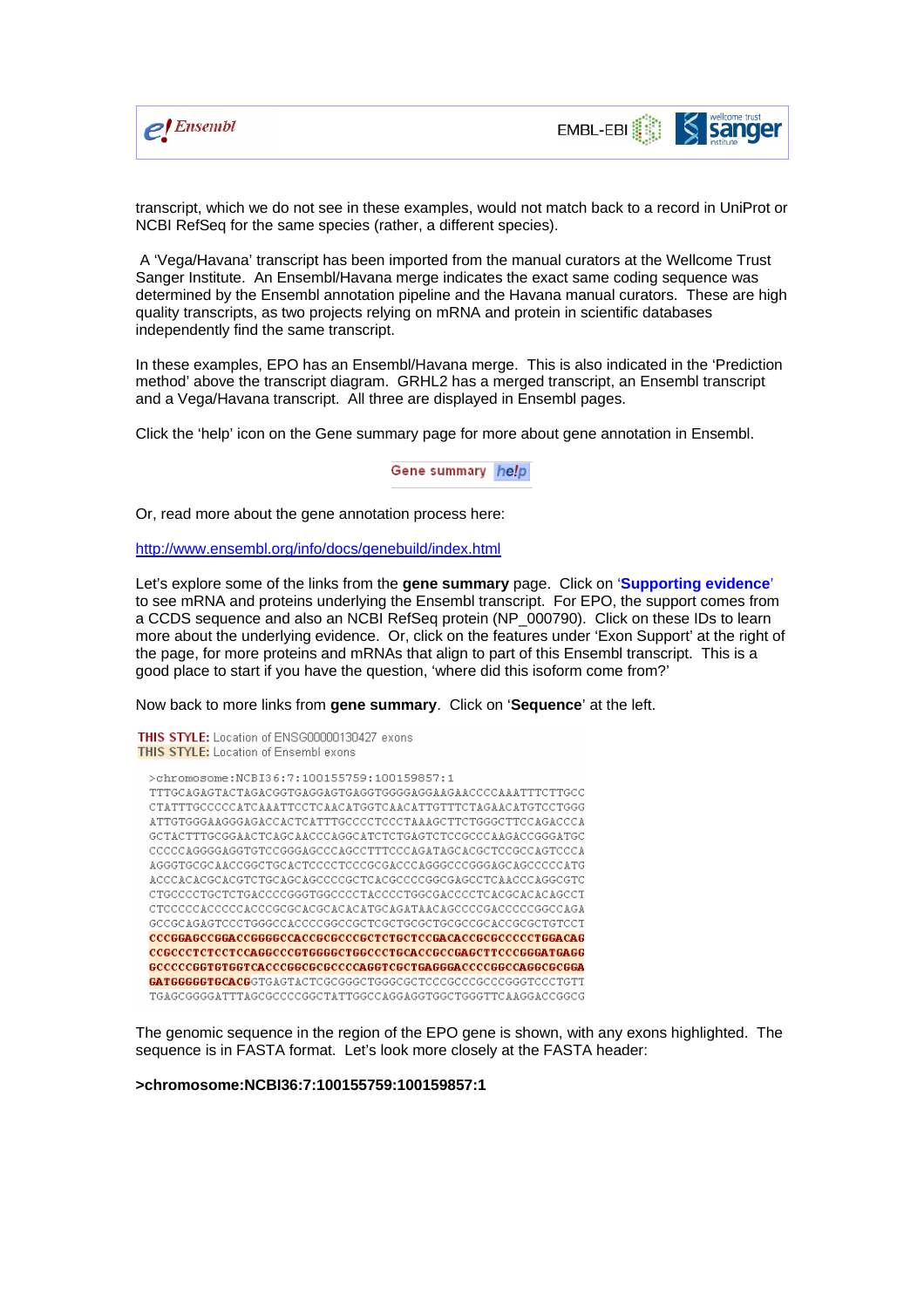



The symbol **>** always starts the FASTA header. Then, we see the name of the genomic assembly (**NCBI 36** is the most recent human genome sequence from the Human Genome Project.) The chromosome number is then indicated (**7**) and the base pairs (**100155759- 100159857**). The final **1** shows the sequence is the forward strand of the chromosome. A **-1** would indicate the reverse strand.

Most pages in Ensembl can be configured. For example, click on **'Configure this page'** at the left to turn on line numbering. Choosing **'Relative to this sequence'** and clicking **'SAVE and close'** at the very top right hand corner of the panel will reload the Sequence view with line numbers (starting at 1 from the beginning of the sequence displayed). Note, you can also change the amount of flanking sequence shown and turn on variations along the sequence using 'Configure this page' in this view.

The next link we will explore from the **gene summary** page is the '**Genomic alignments**' view. This view portrays, on a sequence level, whole genome alignments between species in Ensembl. Most of these are pairwise alignments between two species, however there are a small subset of multi-species alignments available. 'Select an alignment' at the top. Let's select '9 eutherian mammals'. EPO does not actually refer to our gene, but the method used to determine the whole genome alignments (developed in the Ensembl project. Click on the Help on this page for more.)

|                                                                                            | Alignment: 9 eutherian mammals EPO<br>Go>                        |  |  |  |  |
|--------------------------------------------------------------------------------------------|------------------------------------------------------------------|--|--|--|--|
| <b>THIS STYLE:</b> Location of conserved regions (where >50% of bases in alignments match) |                                                                  |  |  |  |  |
| <b>THIS STYLE:</b> Location of Ensembl exons                                               |                                                                  |  |  |  |  |
| chromosome: Btau 4.0:25:37983782:37987074:-1<br>Bos taurus >                               |                                                                  |  |  |  |  |
|                                                                                            | chromosome: Btau 4.0:25:37983272:37983781:-1                     |  |  |  |  |
| Ancestral sequences >                                                                      | (Cfam,Btau); ((Hsap,Ptro),Btau);                                 |  |  |  |  |
| Canis_familiaris >                                                                         | chromosome: BROADD2:6:12000538:12003837:-1                       |  |  |  |  |
| Ancestral sequences >                                                                      | ((Cfam,Btau),Ecab);                                              |  |  |  |  |
| Equus caballus >                                                                           | <u>chromosome:EquCab2:13:8713890:8717529:1</u>                   |  |  |  |  |
| Ancestral sequences >                                                                      | ((((Hsap,Ptro),Ppγg),Mmul),(Mmus,Rnor)),((Cfam,Btau),Ecab));     |  |  |  |  |
| Homo sapiens >                                                                             | chromosome:NCBI36:7:100155759:100159857:1                        |  |  |  |  |
| Ancestral_sequences ><br>(Hsap,Ptro); (Hsap,Ptro);                                         |                                                                  |  |  |  |  |
| chromosome: CHIMP2.1:7:100594558:100598262:1<br>Pan troglodytes >                          |                                                                  |  |  |  |  |
|                                                                                            | chromosome: CHIMP2.1:7:100598263:100598641:1                     |  |  |  |  |
| Ancestral sequences >                                                                      | ((Hsap,Ptro),Ppyg);                                              |  |  |  |  |
| Pongo pygmaeus >                                                                           | chromosome:PPYG2:7:9795281:9798885:1                             |  |  |  |  |
| Ancestral sequences >                                                                      | (((Hsap,Ptro),Ppyg),Mmul);                                       |  |  |  |  |
| Macaca mulatta >                                                                           | chromosome: MMUL 1:3:48014456:48017424:1                         |  |  |  |  |
|                                                                                            | (((Hsap,Ptro),Ppyg),Mmul),(Mmus,Rnor));<br>Ancestral sequences > |  |  |  |  |
| Mus musculus >                                                                             | chromosome: NCBIM37:5:137923263:137927740:-1                     |  |  |  |  |
| Ancestral sequences >                                                                      | (Mmus, Rnor);                                                    |  |  |  |  |
| Rattus norvegicus >                                                                        | chromosome:RGSC3.4:12:19551540:19555955:-1                       |  |  |  |  |

Shown here are the chromosomes and regions aligned for each of the species in this 9-way alignment. Also, ancestral sequences are predicted.

Homologues are predicted using a **phylogenetic gene tree**, which is based on the longest translation of every gene for all species in Ensembl, and can be viewed by clicking on the **'Gene tree'** link at the left hand side of the page.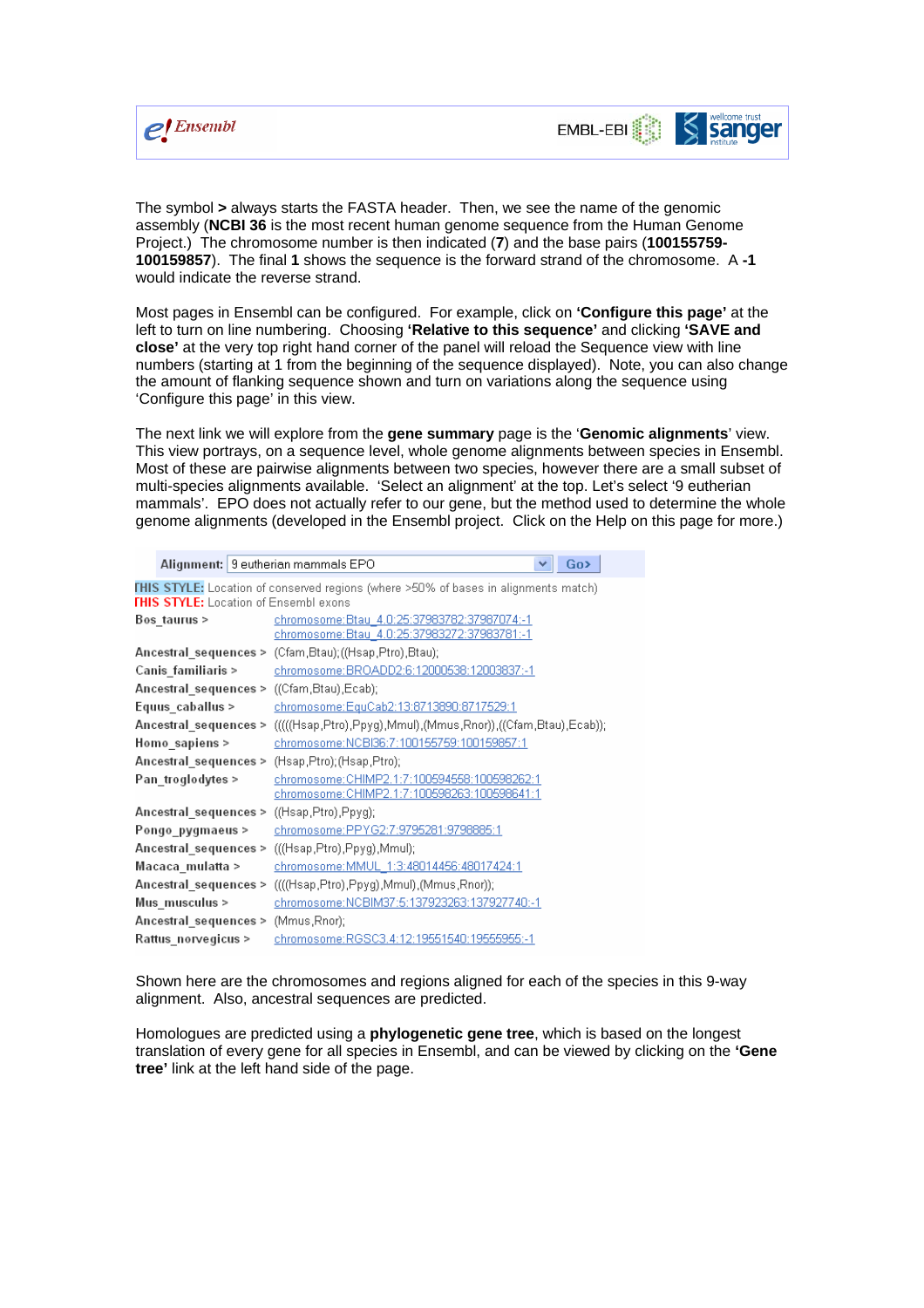



The gene tree is used to examine homology, and is the result of multiple sequence alignments using all the species in Ensembl. This gene tree shows speciation events leading to **orthologues**, and duplication events leading to **paralogues**.

Click the '**Orthologues**' link from the **gene summary** page. Clicking on the 'Align' link for the *Canis familiaris* EPO gene (circled below) shows the sequence alignment between the human EPO gene and the dog.

| « Gene Tree                                                                                                                                                                                                                                   |        |            | Orthologues help                                                           | Paralog                                                                             |  |
|-----------------------------------------------------------------------------------------------------------------------------------------------------------------------------------------------------------------------------------------------|--------|------------|----------------------------------------------------------------------------|-------------------------------------------------------------------------------------|--|
| The following gene(s) have been identified as putative orthologues:<br>(N.B. If you don't find a homologue here, it may be a "between-species paralogue". Please view the gene tree info or export between-species paralogues with BioMart to |        |            |                                                                            |                                                                                     |  |
| Species                                                                                                                                                                                                                                       |        | Tvpe dN/dS | Ensembl identifier                                                         | External ref.                                                                       |  |
| Cow (Bos taurus)                                                                                                                                                                                                                              |        |            | 1-to-1 0.33868 ENSBTAG00000003430<br>Target %id: 79; Query %id: 79 [Align] | EPO BOVIN<br>Enythropoietin precursor. [Source: UniProtKB/Swiss-Prot; acc: P48617]. |  |
| Dog (Canis familiaris)                                                                                                                                                                                                                        | 1-to-1 |            | 0.31608 ENSCAFG00000014203<br>Target %id: 75; Query %id: 79 [Align]        | EPO CANFA<br>Erythropoietin precursor. [Source: UniProtKB/Swiss-Prot; acc: P33707]  |  |

This leads to a page like the following screenshot showing the alignment of the two proteins:

| Ortholog type: 1 to 1 orthologue                                                                                                                                               |                                                                                                                                                       |                    |        |                |                         |
|--------------------------------------------------------------------------------------------------------------------------------------------------------------------------------|-------------------------------------------------------------------------------------------------------------------------------------------------------|--------------------|--------|----------------|-------------------------|
| <b>Species</b>                                                                                                                                                                 | Gene ID                                                                                                                                               | Peptide ID         |        | Peptide length | <b>Genomic location</b> |
| Homo sapiens                                                                                                                                                                   | ENSG00000130427                                                                                                                                       | ENSP00000252723    | 193 aa |                | 7:100156359-100159257   |
| Canis familiaris                                                                                                                                                               | ENSCAFG00000014203                                                                                                                                    | ENSCAFP00000020937 | 205 aa |                | 6:12000816-12002559     |
| CLUSTAL W(1.81) multiple sequence alignment                                                                                                                                    |                                                                                                                                                       |                    |        |                |                         |
| ENSP00000252723/1-193                                                                                                                                                          | ENSCAFP00000020937/1-205 MCEPAPPPTQSAWHSFPECPALF-LLLSLLLLPLGLPVLGAPPRLICDSRVLERYILEAR                                                                 |                    |        |                |                         |
| ENSP00000252723/1-193                                                                                                                                                          | EAENITTGCAEHCSLNENITVPDTKVNFYAWKRMEVGOOAVEVWOGLALLSEAVLRGOAL<br>ENSCAFP00000020937/1-205 EAENVTMGCAQGCSFSENITVPDTKVNFYTWKRMDVGQQALEVWQGLALLSEAILRGQAL |                    |        |                |                         |
| ENSP00000252723/1-193<br>LVNSSOPWEPLOLHVDKAVSGLRSLTTLLRALGAOKEAISPPDAASAAPLRTITADTFRK<br>ENSCAFP00000020937/1-205 LANASQPSETPQLHVDKAVSSLRSLTSLLRALGAQKEAMSLPEEASPAPLRTFTVDTLCK |                                                                                                                                                       |                    |        |                |                         |
| ENSP00000252723/1-193                                                                                                                                                          | LFRVYSNFLRGKLKLYTGEACRTGDR<br>ENSCAFP00000020937/1-205 LFRIYSNFLRGKLTLYTGEACRRGDR<br>********************* ***                                        |                    |        |                |                         |

The alignment format can be customised. The peptide alignment in clustal format as shown above is the default, but this can be changed to DNA alignments in FASTA, Pfam, PSI formats and more. Use **'Configure this page'** to alter the format.

FInally, click on **'External Data'** for the '**DAS** Sources' available. DAS stands for 'Distributed Annotation System' and allows information held in external databases to be shown alongside the Ensembl annotation. For example, click on **'Configure this page'** and select **'ArrayExpress Wharehouse'** to see if any transcription profiles are available for the EPO gene. The DAS sources available will vary between releases and species as these are external databases.

We've explored many of the links accessible from the gene page. Let's look closer at the EPO transcript. Click on '**ENST00000252723**' at the top of any view. Alternatively, click on the transcript tab.

To see the exon and intron sequences in a colour-coded display, click the '**Exons**' link at the left. For more sequence options, see the **cDNA** and **Protein** links.

Click on '**General identifiers**' at the left of the page. These are IDs in other databases that match to the EPO transcript sequence.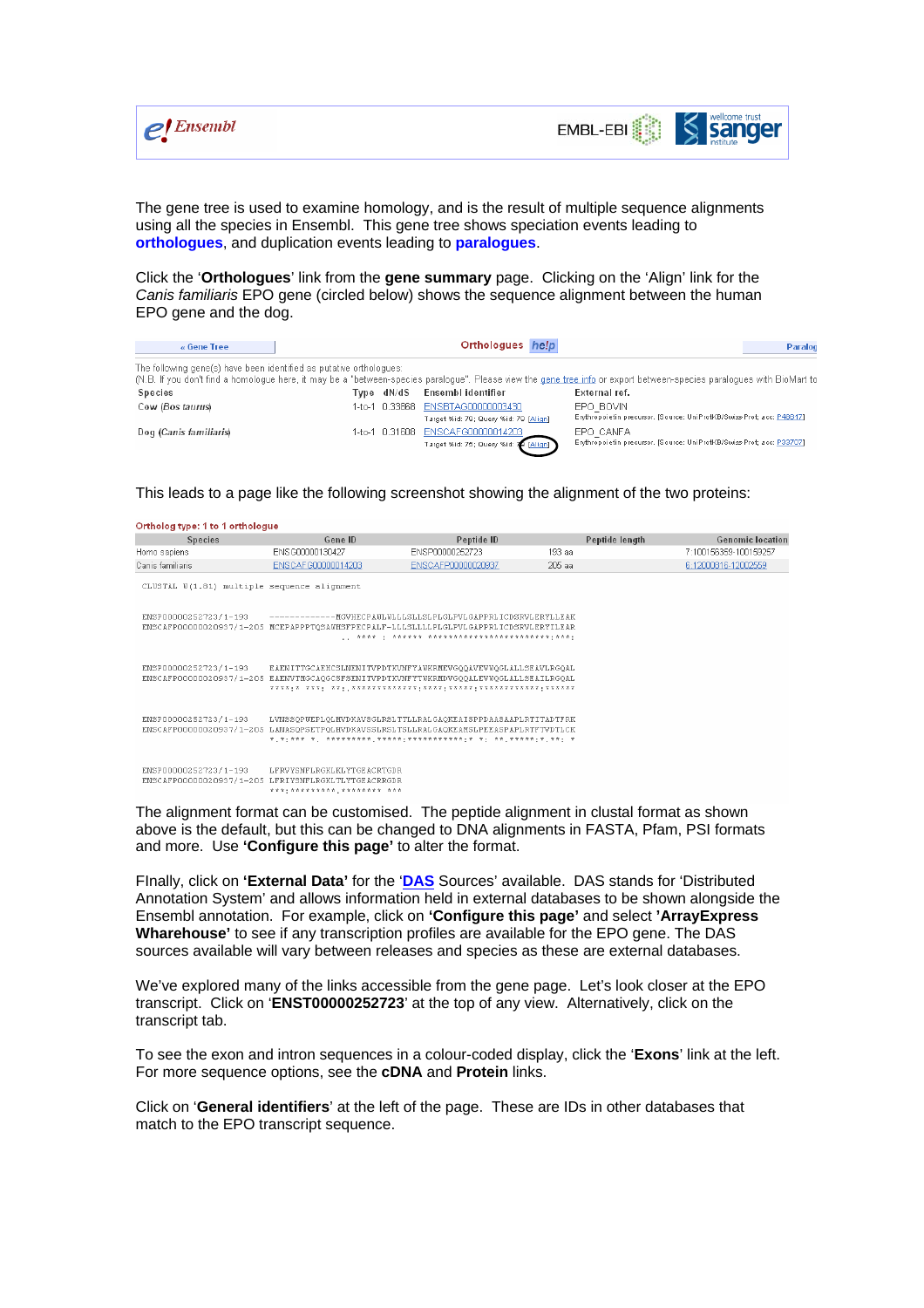



This Ensembl/Havana merge transcript entry corresponds to the following database identifiers:

| HGNC Symbol:          | EPO [view all locations]                                                   |
|-----------------------|----------------------------------------------------------------------------|
| CCDS:                 | CCDS5705.1 [view all locations]                                            |
| Human Protein Atlas:  | CAB010336 [view all locations]<br>CAB010336 [view all locations]           |
| WikiGene:             | EPO [view all locations]                                                   |
| UniProtKB/Swiss-Prot: | EPO HUMAN (Target %id: 100; Query %id: 100) [align] [view all locations]   |
| RefSeq peptide:       | NP 000790.2 [Target %id: 100; Query %id: 100] [align] [view all locations] |
| RefSeq DNA:           | NM_000799 [align] [view all locations]                                     |
| EntrezGene:           | EPO [view all locations]                                                   |

Links are shown to the databases housing the matching sequences. Here we find the HGNC and Swiss-Prot records from which the EPO name and description were taken. This page is updated with every release (every two months) so keep an eye on it for new sequence matches!

Scroll down to see matches to **PDB** structures, 3-D structures of proteins in the Protein Data Bank.

The link below '**General Identifiers**' (the '**Oligo probes**' link) reveals a section where accession numbers from various **probes and sequences** from array platforms are listed for the gene. The accession numbers correspond to a sequence found on an array that possesses a matching sequence containing all or part of the Ensembl transcript.

|                                      | This Ensembl/Havana merge transcript entry corresponds to the following database identifiers:                                                          |
|--------------------------------------|--------------------------------------------------------------------------------------------------------------------------------------------------------|
| Agilent CGH:                         | A 14 P113914 [Target %id: 3; Query %id: 100] [ <u>View all locations]</u>                                                                              |
| Agilent Probe:                       | A 23 P145664 (Target %id: 4; Query %id: 100) [view all locations]]<br>A 23 P145669 [Target %id: 4; Query %id: 100] [view all locations]]               |
| Affymx Microarray Focus:             | 207257 at [view all locations]                                                                                                                         |
| Affymx Microarray HCG110:            | 1023 at [view all locations]                                                                                                                           |
| Affymx Microarray HuGeneFL:          | XD2158 ma1 at [ <u>view all locations</u> ]                                                                                                            |
| Affymx Microarray U133:              | 207257 at [view all locations]<br>217254 s at [view all locations]<br>Hs.2303.1.S1 3p a at [view all locations]<br>g4503588 3p at [view all locations] |
| Affymx Microarray U95:               | 1023 at [view all locations]                                                                                                                           |
| GE Healthcare/Amersham Codelink WGA: | GE79554 [Target %id: 2; Query %id: 100] [view all locations]                                                                                           |
| Illumina V1:                         | GI 4503588-S [Target %id: 3; Query %id: 98] [ <u>View all locations]</u>                                                                               |
| Illumina V2:                         | ILMN 6125 [Target %id: 3; Query %id: 100] [view all locations]                                                                                         |

Below '**Oligo probes'** is a section showing information about Gene Ontology (**GO**) terms assigned to the Ensembl entry by the Gene Ontology Consortium www.geneontology.org. GO terms are associated with Ensembl genes via the UniProt/Swiss-Prot, RefSeq and UniProt/TrEMBL entries to which the Ensembl gene has been mapped. Clicking on the classes shows more information about the function.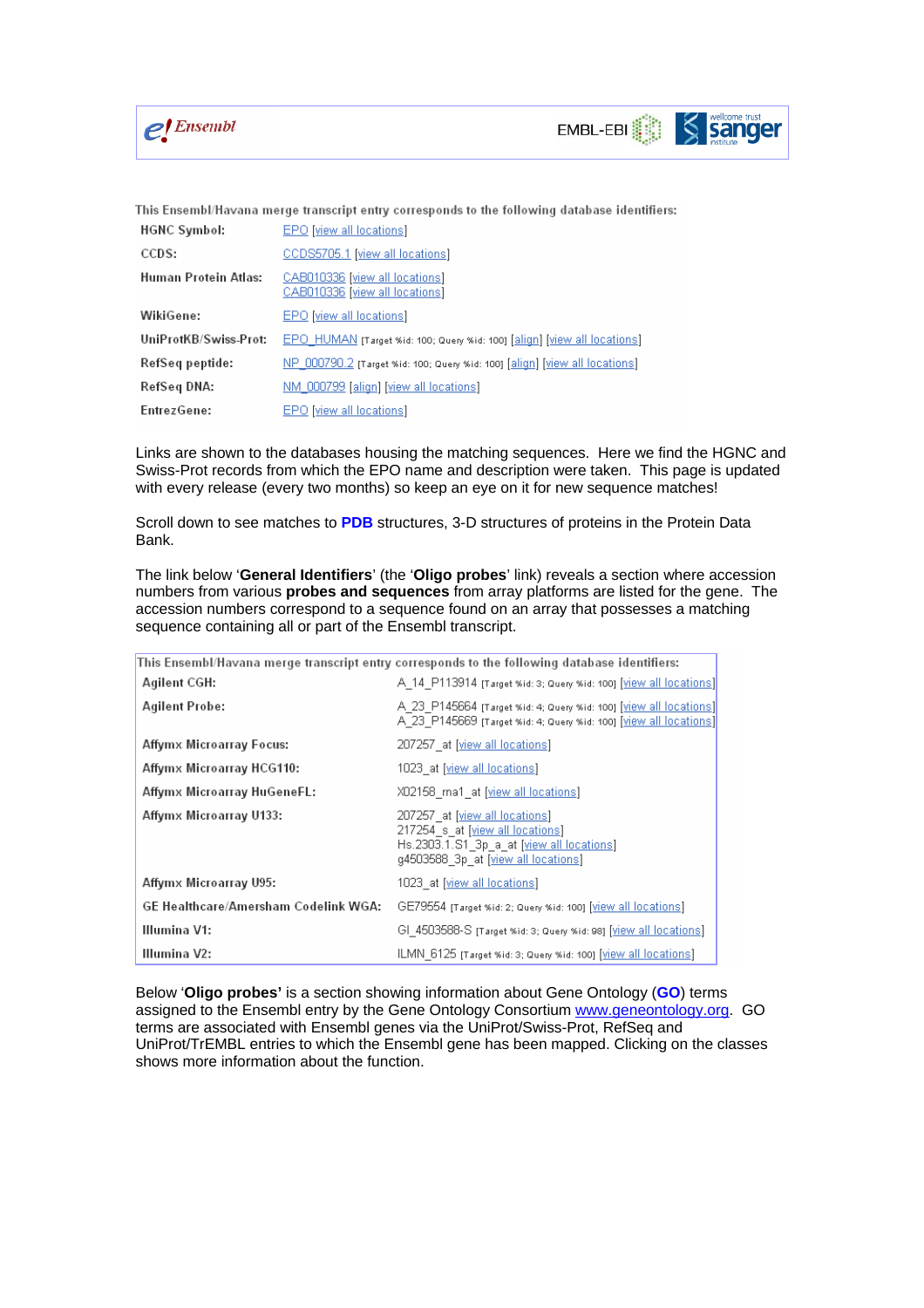

The following GO terms have been mapped to this entry via UniProt and/or RefSeq:

| G <sub>O</sub><br>Accession | EvidenceGo Term                                             |
|-----------------------------|-------------------------------------------------------------|
| GO:0001666 IEA              | response to hypoxia                                         |
| GO:0005128 IEA              | erythropoietin receptor binding                             |
| GO:0005179 IEA              | hormone activity                                            |
| GO:0005515 IPI              | protein binding                                             |
| GO:0005576 IEA              | extracellular region                                        |
| GO:0005615 TAS              | extracellular space                                         |
| GO:0006357 IEA              | regulation of transcription from RNA polymerase II promoter |

GO uses two or three-letter 'Evidence Codes' to show how the term is associated to a gene. The following codes are shown above and described below:

**IC**: Inferred by Curator **IDA: Inferred from Direct Assay IEA**: Inferred from Electronic Annotation **IEP**: Inferred from Expression Pattern **IGI:** Inferred from Genetic Interaction **IMP**: Inferred from Mutant Phenotype **IPI**: Inferred from Physical Interaction **ISS:** Inferred from Sequence or Structural Similarity **NAS**: Non-traceable Author Statement **ND**: No biological Data available **RCA**: inferred from Reviewed Computational Analysis **TAS**: Traceable Author Statement **NR**: Not Recorded

Remember, to get a description of these codes within the Ensembl browser, you could have clicked on the 'Help' button (circled in the figure below) at the top of the **Gene ontology** page.

The left hand navigation panel can be used to investigate other pages such as sequence **variations** within a population, or across strains or breeds. Also, have a look at protein domains. The location tab will be dealt with in **module 4**.

## *Glossary*

**CCDS-consensus coding sequence set** A set of coding sequences that have been agreed on between Ensembl, VEGA, UCSC and NCBI (RefSeq). http://www.ncbi.nlm.nih.gov/CCDS/

**DAS- Distributed Annotation System** A platform that allows external data to be portrayed on the browser. www.biodas.org

**Genebuild** The process of determining the Ensembl geneset using the annotation pipeline.

**GO – The Gene Ontology** A project that assigns genes into functional classifications or gene ontologies. http://www.geneontology.org/

**HGNC symbol** The gene name assigned by the HUGO Gene Nomenclature Committee (for human). http://www.genenames.org